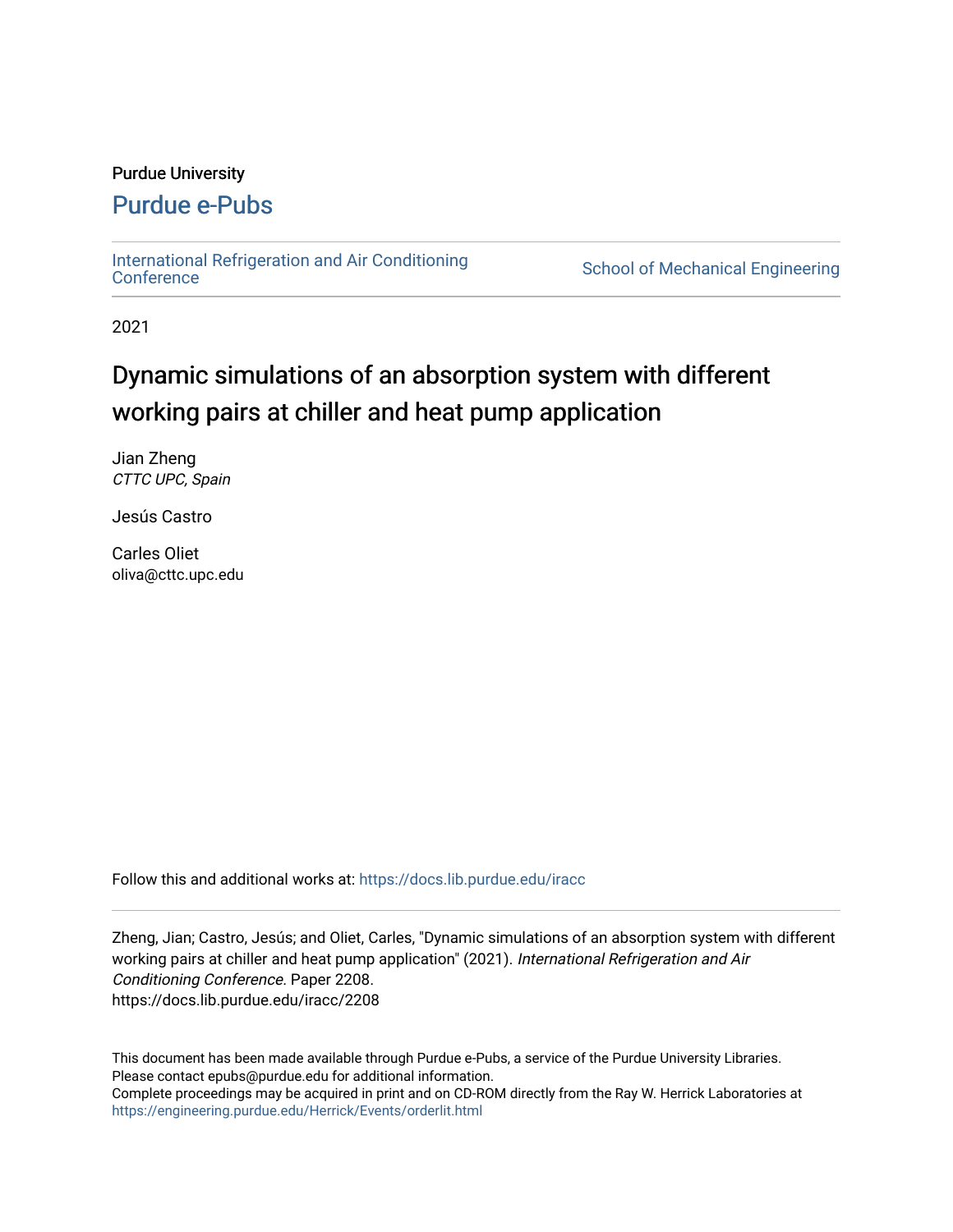# **Dynamic simulations of an absorption system with different working pairs at chiller and heat pump application**

J.Zheng<sup>1</sup>, J.Castro<sup>1\*</sup>, C.Oliet<sup>1</sup>

 $<sup>1</sup>$  Heat and Mass Transfer Technological Center(CTTC), Universitat Politècnica de</sup> Catalunya-BarcelonaTech(UPC), C/Colom,11,Terrassa,E-08222,Spain + 34 93 739 81 [92,cttc@cttc.upc.edu](mailto:92,cttc@cttc.upc.edu)

\* Corresponding Author

### **ABSTRACT**

 This work describes the dynamic simulation of a direct air-cooled single effect solar-driven absorption system and demonstrates the numerical results of the absorption system with different working pairs. The working pairs used in the chiller mode are LiBr-H<sub>2</sub>O and Carrol-H<sub>2</sub>O (Carrol contains LiBr and EG -Ethylene glycol- with a mass ratio at 4.5:1), while in the heat pump mode, EG is introduced in the evaporator to avoid freezing problem which limits the operation condition. The numerical modelling was implemented on a modular object-oriented simulation platform (NEST platform tool), which allows the linking between different components, considered as objects, which can be either an empirical-based model or a more detailed CFD calculation if necessary. Specifically, flat plate collectors coupled with a storage tank is introduced assisting the heat source for the absorption system, and all the components are implemented based on mass, momentum, and energy balances. The goal of this work is to compare the general performance like *COP* and working capacity between LiBr-H2O and Carrol-H2O in chiller mode and the performance of working pair Carrol-H<sub>2</sub>O at heat pump mode in dynamic operation. Finally, various simulations at each case are performed with meteorologic data of Barcelona and Madrid in summer and winter, and the heat source consists of 30  $m<sup>2</sup>$  solar collectors and an auxiliary heater. The solar collectors used in the system are high efficiency flat solar collectors. The fraction of solar energy in heat source varies depends on the total radiation in the area, which could reach 0.65 on a sunny day or attributes less than 0.1 on a cloudy day.

#### **1. INTRODUCTION**

In the last years, the absorption system in climatization applications have driven more interest due to the policy of  $\rm CO_2$  emission reduction. For a domestic case, small capacity(less than 30kW) absorption systems could play an important role in the building climatization system.  ${\rm LiBr\text{-}H_2O}$  is one of the most widely used working pairs for absorption system and the refrigerant water grants the eco-friendly advantage, besides, the heat source of the system could be solar-heated water, geothermal water, waste heat, or other low-grade heat. However, the working pair LiBr-H<sub>2</sub>O could encounter the crystallization problem in the absorber and freezing problem in the evaporator while used as an air-sourced heat pump. These problems may interfere with the performance of the machine or cause damage to the apparatus. Thus, another working pair Carrol-H2O proposed by R. [Reimann](#page-10-0) ([1979\)](#page-10-0) is introduced to reduce the crystallization risk, while in the heating application, EG is introduced to the evaporator to avoid freezing problem.

 For the absorption system in chiller or heat pump mode, many authors have studied with experiments or numerical models. [Joudi](#page-10-1) & Lafta ([2001\)](#page-10-1); [Florides](#page-10-2) et al. [\(2003](#page-10-2)) developed steady-state numerical models to predict the performance of an absorption refrigeration system using  $\rm LiBr\text{-}H_2O$  as a working pair. [Fu](#page-10-3) et al. [\(2006](#page-10-3)) developed a library of elemental dynamic models for absorption refrigeration systems with different working mediums and cycle configura- tions, which grants the library flexibility and extensibility. While steady-state modelling is widely applied to design or analysis the absorption systems, on the other hand, dynamic simulations also drove attention to predict the performance in a more complicate and realistic test campaign procedure. [Zinet](#page-10-4) et al. ([2012\)](#page-10-4) explores the dynamic response of the system to basic input parameters change, and [Iranmanesh](#page-10-5) & Mehrabian ([2013](#page-10-5)) created a new algorithm for calculating the flow rate in a solution circulation, and validated the simulation results against a double-effect absorption chiller from startup to shutdown. [Xu](#page-10-6) et al. [\(2016](#page-10-6)) investigated the effects of thermal mass and compared two different control strategies. [Evola](#page-10-7) et al. [\(2013](#page-10-7)) proposed a model for the dynamic simulation of a solar-assisted single-stage LiBr-H2O absorption chiller and validate the numerical model with a commercial absorption machine. [Farnós](#page-10-8) et al. [\(2017](#page-10-8)) did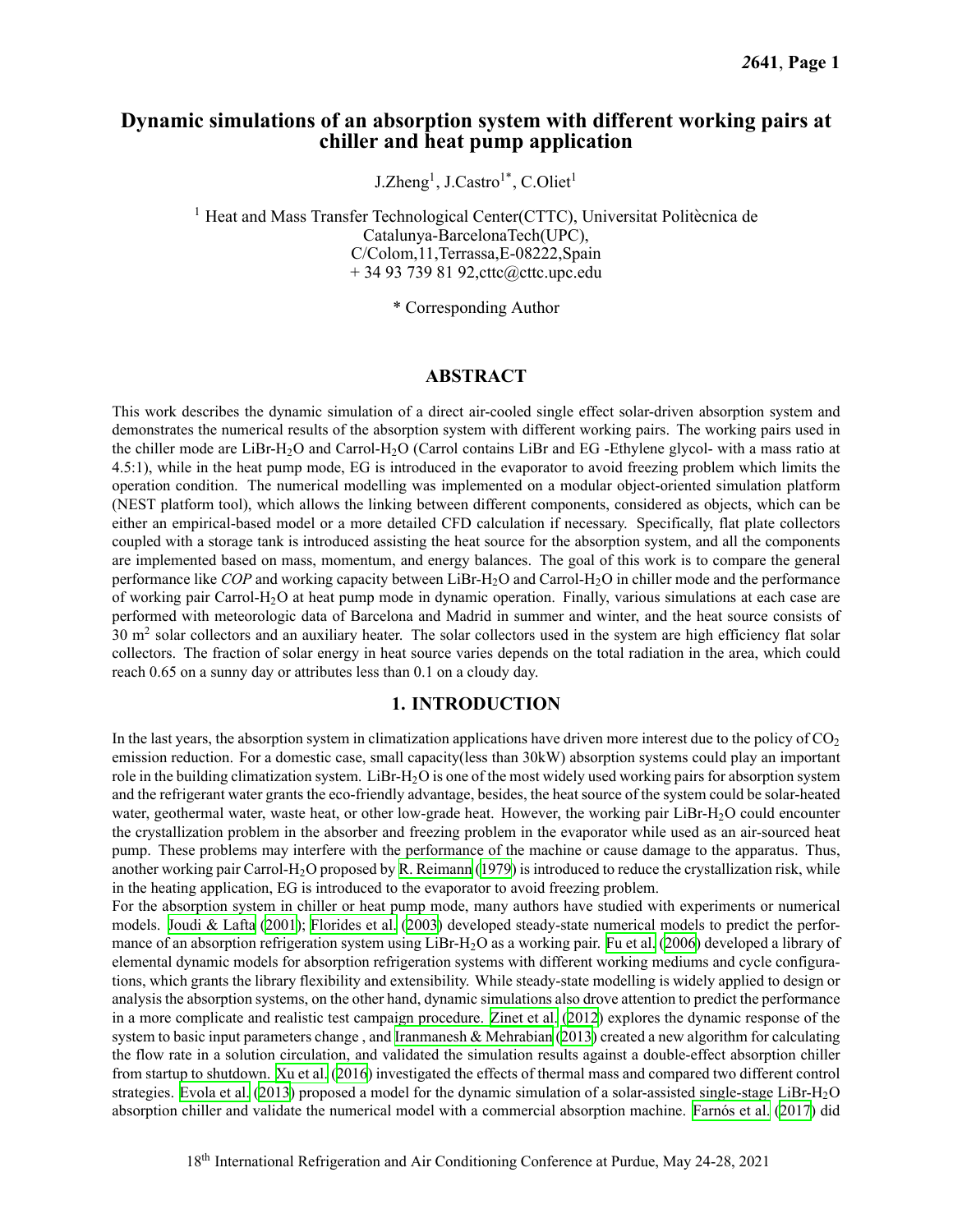<span id="page-2-0"></span>

**Figure 1: System of absorption system in different working conditions**

dynamic modeling of an air-cooled LiBr-H2O absorption chiller based on mass transfer empirical correlations.

Freezing phenomena at evaporator may also limit the application of the heat pump with absorption system using  $H_2O$  as a refrigerant. Many strategies have been used to overcome this issue. For heat pump application, reported in ([Jeong](#page-10-9) et [al.](#page-10-9) [\(1998](#page-10-9)); [Koehler](#page-10-10) & Ibele ([1988\)](#page-10-10); [Izquierdo](#page-10-11) & Aroca [\(1990](#page-10-11)); [Cheng](#page-9-0) & Shih ([1988](#page-9-0)); Lee & [Sherif](#page-10-12) ([2001\)](#page-10-12); [Şencan](#page-10-13) et [al.](#page-10-13) [\(2005](#page-10-13)); [Sun](#page-10-14) et al. [\(2010\)](#page-10-14)), the evaporator was driven by solar-heated water,waste heat, or geothermal water, etc. On the other hand, [Stepanov](#page-10-15) et al. ([2015\)](#page-10-15), present a study using LiBr as brine in the evaporator to achieve subzero temperatures.

 Due to the crystallization and freezing risks, the direct air-cooled absorption system has not been developed much according to author's knowledge. In this work, a virtual machine combined with a absorption system and solar col- lectors are build to test the dynamic performance of the whole system with different working pairs. In previous work [Castro](#page-9-1) et al. [\(2020](#page-9-1)), the transient model for the development of an air-cooled LiBr-H<sub>2</sub>O absorption chiller based on heat and mass transfer empirical correlations was proposed. The numerical results were also compared with exper- imental data from [Evola](#page-10-7) et al. ([2013\)](#page-10-7), shows a good agreement. The simulation of the machine under steady-state *Q*EVA = 6kW and a *COP* of 0.74. The model was validated with experimental results with a small capacity (2-3kW) direct air-cooled machine in [Castro](#page-9-2) et al. [\(2007](#page-9-2)). The aim of this work also includes the development of the laboratory prototype of an air-cooled absorption machine at heat pump mode. In this work, the dynamic model NEST is used for the simulation.

# **2. SYSTEM DESCRIPTION**

### **2.1 Absorption system description**

 Figure [1](#page-2-0) shows the system in this work, which consists of absorption system and hot/cold storage tank and flat solar collectors. The hot tank is connected with the generator, collector and integrated with an auxiliary heater, thus a differential control strategy is used here to maintain the generator secondary circuit temperature in range of 75-90°C. Figure [2](#page-3-0) shows the two modes of absorption system: a) heat pump and b) absorption chiller. The absorption machine is air-cooled, with a vertical arrangement of the components, as shown in the picture. The air is drove by the fan and passes through the absorber and condenser. In the heat pump mode, the absorption machine works inside the building,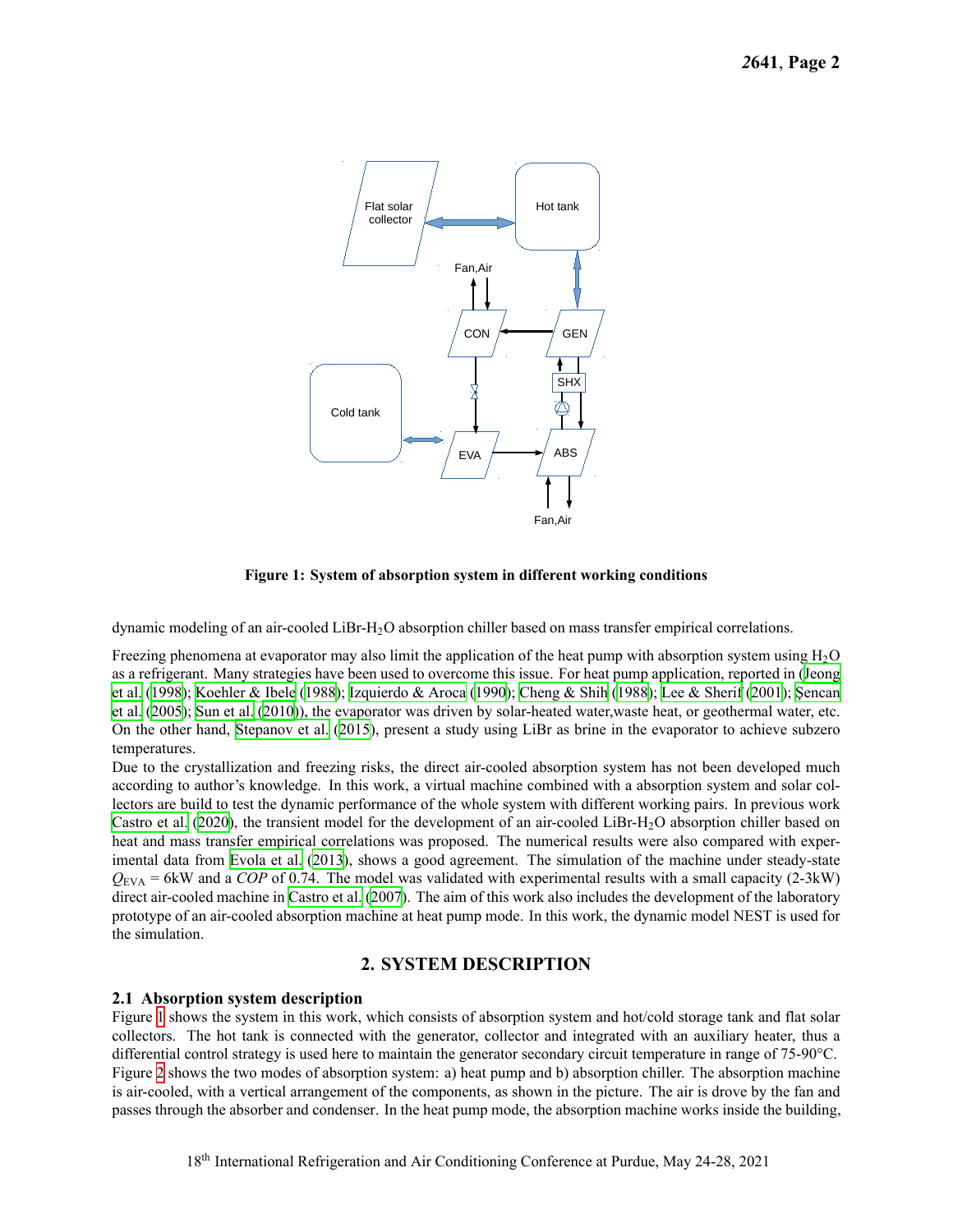<span id="page-3-0"></span>

a) Heat pump b) Absorption chiller **Figure 2: System of absorption system in different working conditions**

the evaporator secondary circuit will take heat from the cold tank circuit, which is operated at ambient temperature, and there will be heat rejected from the absorber and condenser as output to heat the building. In the chiller mode, the ambient for the machine is the outside condition. In this case, the chilled water in the evaporator secondary circuit will be sent to the cold tank as cooling output. The ambient temperature is either set as a fixed value or be set as climatization data extracted from Barcelona or Madrid. The temperature inside the building is set to 20°C. The cold tank temperature is set as 14°C in the chiller mode and in the heat pump mode, the temperature of the cold tank is set to ambient temperature. Inside the absorption system, working pairs LiBr-H<sub>2</sub>O and Carrol-H<sub>2</sub>O are used in comparison in the chiller mode, while in the heat pump mode, EG is introduced to the evaporator to avoid freezing problem. The mass concentration of EG in the evaporator in heat pump mode is set to 10%, 30% according to the lowest temperature in Barcelona, Madrid, respectively.

# **2.2 Assumption for the theoretical cycle**

The following assumptions have been made in the development of numerical modeling:

- (i) The analysis is made under transient conditions.
- (ii) The components are considered well insulated.

(iii) Pressure change in the components is considered negligible except valves and pumps.

(iv) Crystallization is not directly imposed in the simulation, the results are compared against the crystallization curve to assess the cycle.

- (v) The vapor temperature is the same as the outlet temperature of the corresponding liquid.
- (vi) The secondary cycle is operated under atmospheric conditions.
- (vii) The solar collector is set to a fixed angle.

#### **2.3 Numerical implementation**

The detailed information of the equations solved for the whole system was explained in the previous work of [Castro](#page-9-1) et [al.](#page-9-1) [\(2020](#page-9-1)). The model was based on heat, mass and momentum balances in each component of the system, calculating heat and mass transfer coefficients by embedding available empirical information. These equations were implemented in an in-house C++ numerical platform(NEST). For example, the control equations for the absorber are showed as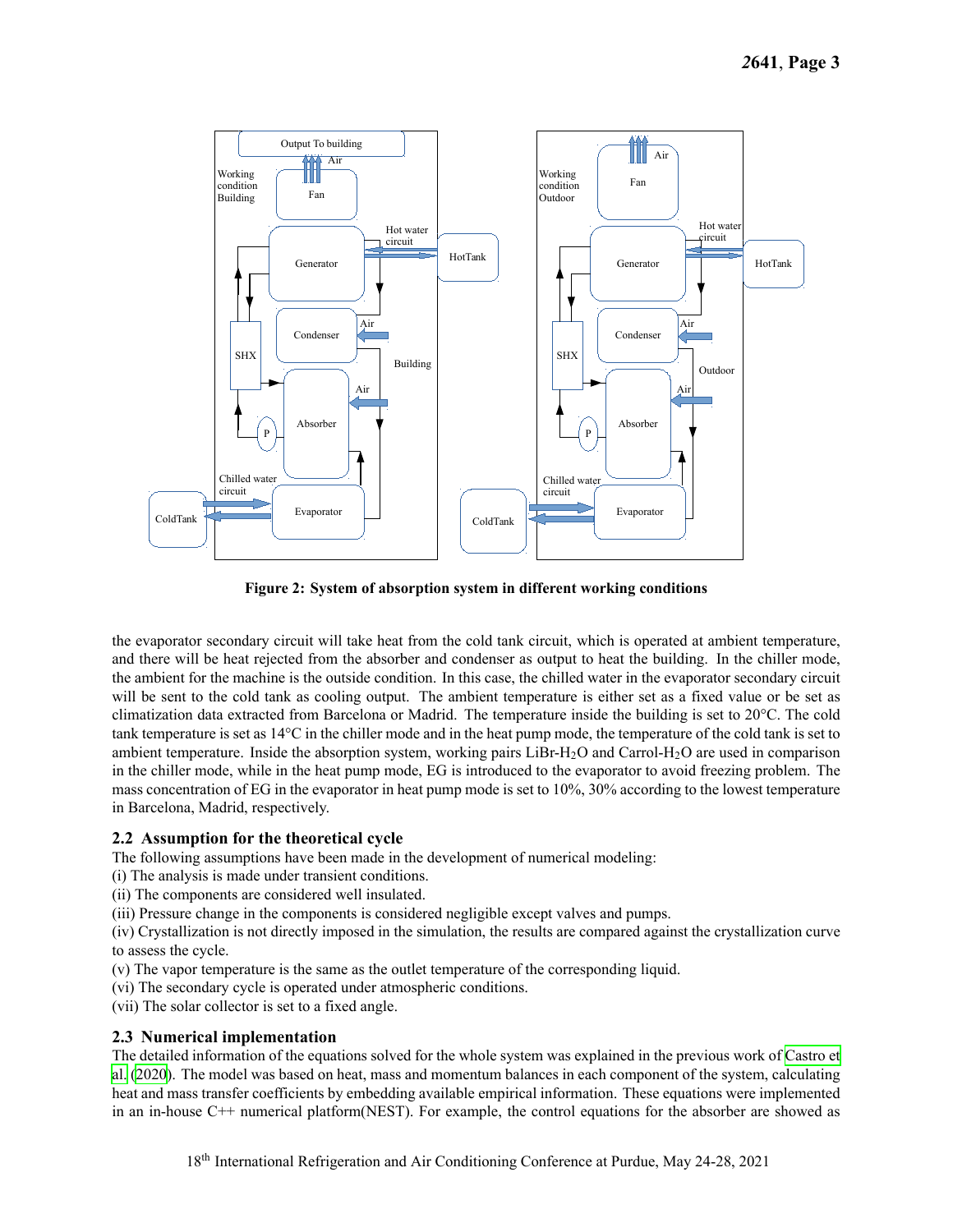below :

<span id="page-4-0"></span>
$$
\dot{m}_{\rm s,in} - \dot{m}_{\rm s,out} + \dot{m}_{\rm v} = \frac{dM_{\rm s}}{dt} \tag{1}
$$

Equation ([1\)](#page-4-0) is mass balance in the liquid solution phase.

<span id="page-4-1"></span>
$$
\dot{m}_{\rm s,in}X_{\rm s,in} - \dot{m}_{\rm s,out}X_{\rm s,out} = M_{\rm s}\frac{dX_{\rm s}}{dt} + X_{\rm s}\frac{dM_{\rm s}}{dt} \tag{2}
$$

Equation ([2\)](#page-4-1) is LiBr balance in liquid phase.

<span id="page-4-2"></span>
$$
M_{\rm v}R_{\rm v}T_{\rm ABS}=p_{\rm ABS}V_{\rm v} \tag{3}
$$

Equation ([3\)](#page-4-2) is state equation of the vapour(ideal gas is assumed).

<span id="page-4-3"></span>
$$
V_{\rm v} = V_{\rm ABS} - M_{\rm s,A}/\rho_{\rm s} \tag{4}
$$

Equation ([4\)](#page-4-3) is volume conservation in the absorber.

<span id="page-4-4"></span>
$$
\dot{Q}_{\text{pri,ABS}} - \dot{Q}_{\text{loss,ABS}} = \dot{m}_{\text{s,out}} h_{\text{s,out}} - \dot{m}_{\text{s,in}} h_{\text{s,in}} - \dot{m}_{\text{v,abs}} h_{\text{v,abs}} + M_{\text{s}} X_{p,\text{s}} \frac{dT_{\text{s}}}{dt} + u_{\text{s}} \frac{dM_{\text{s}}}{dt}
$$
\n
$$
(5)
$$

Equation ([5\)](#page-4-4) is energy balance in the liquid phase.

<span id="page-4-5"></span>
$$
\dot{m}_{\rm s,in} = C_d S \sqrt{\frac{2\rho_s \left[\rho_s g (H+z)\right]}{\zeta}}\tag{6}
$$

Equation ([6\)](#page-4-5) is momentum balance at the absorber inlet.

<span id="page-4-6"></span>
$$
\dot{m}_{\rm v,abs} = \beta_{\rm ABS}\rho_{\rm s}A\frac{1}{2}\Big((X_{\rm in,if}-X_{\rm in,b})-(X_{\rm out,if}-X_{\rm out,b})\Big) \tag{7}
$$

Equation ([7\)](#page-4-6) is is vapour mass transfer rate.

#### **3. COMPARISON OF TWO WORKING PAIRS AT CHILLER MODE**

In the previous work [Castro](#page-9-1) et al. ([2020](#page-9-1)), it was showed the transient results of the developed absorption chiller using LiBr solution in a 13 hours laboratory test campaign procedure, including start-up and shutdown. In this work, a similar test campaign procedure is carried out for the working pairs LiBr-H<sub>2</sub>O and Carrol-H<sub>2</sub>O, and the results are shown in Figure [3](#page-6-0). The simulation is carried out employing PID controlled auxiliary vessels and the parameters of the controller are calculated according to [Ziegler](#page-10-16) et al. [\(1942](#page-10-16)). Fixed temperatures in the generator secondary circuit are set as 75, 80, 85, 90, 95 are set. Each temperature will last two hours, and a warm-up for 2 hours, a shutdown of 1 hour, hence the total test campaign will be 13 hours. The results demonstrate the evolution of *COP*, cooling capacity, operation conditions, and crystallization risk against time. The crystallization risk is described as saturation rate of the solution at absorber inlet, shown as equation ([8\)](#page-4-7):

<span id="page-4-7"></span>
$$
Srin,ABS = Xin,ABS/feq(Tin,ABS)
$$
\n(8)

 where the *Sr*in*,*ABS isthe solution saturation rate at the absorber inlet, *X*in*,*ABS isthe corresponding solution concentration at the inlet of absorber, and  $f_{eq}(T_{in,ABS})$  is the equilibrium concentration at corresponding temperature, when  $Sr_{in,ABS}$  > 1 the solution will encounter crystallization risk. The results show that at chiller mode the Carrol solution has a smaller cooling capacity, a similar *COP*, and a smaller crystallization risk when compared with the LiBr solution. The cooling capacity increases with heat source temperature and decreases while ambient temperature increases, in general, these two working pairs have similar evolution characteristics. The temperatures evolution of the secondary circuit are also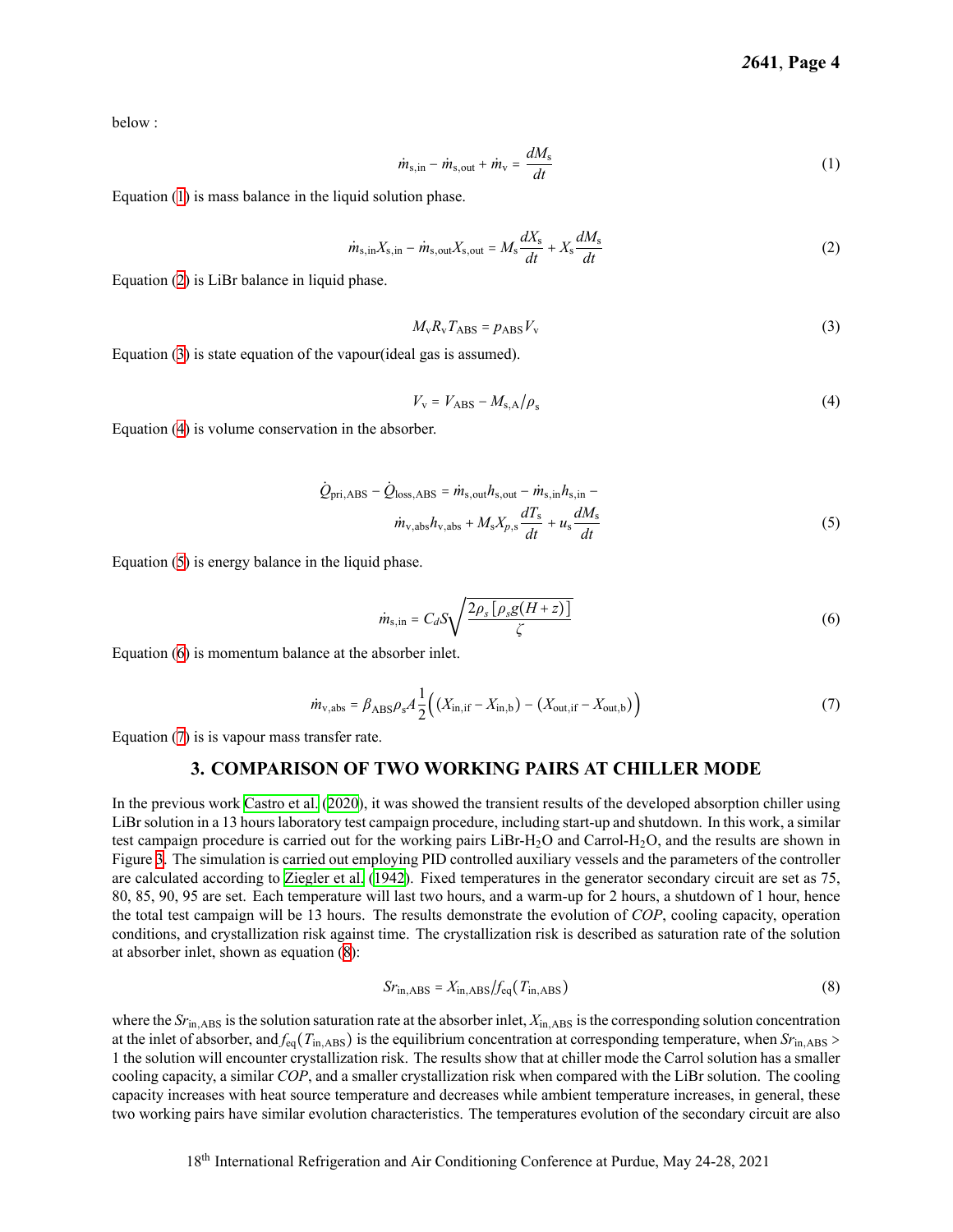demonstrated in the results, the simulations are carried out in two different *T*<sub>AMB</sub> (ambient temperature), 30°C and 35°C. Moreover, as EG will be added to avoid the freezing problem in the heat pump mode, simulations of chiller mode with EG in the evaporator may also be interesting since this could avoid changing the liquid in the evaporator. A simulation at chiller mode with 10wt% EG added in the evaporator at  $T_{\text{AMB}}=35^{\circ}\text{C}$  is carried out, as showed in picture [3.](#page-6-0) The results show the addition EG significantly decreases *COP* and cooling capacity since the EG solution has a much higher viscosity and significantly decreases the vapor pressure in the evaporator which results in a smaller mass transfer in the evaporator, as a result, the average *COP* decreases around 10% and cooling capacity decreases around 20%.

# **4. CARROL-H**2**O WORKING PAIR AT HEAT PUMP MODE**

In the heat pump mode, similar test campaigns are carried out with the working pair Carrol-H<sub>2</sub>O, and EG is added to the evaporator to avoid the freezing problem. The test time in the test campaign at each temperature is set as 2 hours for better convergence. Figure [4](#page-7-0) shows the numerical results of the test campaign, and in this test, the evaporator secondary circuit is considered operated under ambient condition, hence the evaporator secondary circuit inlet temperature is around ambient temperature. The indoor temperature is set as 20°C, the ambient temperature is set as 0°C, and -5°C as representative winter temperature for Barcelona and Madrid, respectively. The results demonstrate that at a lower chilled water inlet, at the heat pump mode, both *COP* and heating capacity decreases, and the crystallization risk increases. Since the heat capacity of the absorption heat pump is the sum of heat rejected from condenser and absorber  $(Q<sub>CON</sub>+Q<sub>ABS</sub>)$ , the evolution along with time is not very sensitive to the heat source temperature, the absorption pump has an optimum performance at 75-80°C in term of *COP* and heating capacity.

# **5. SIMULATIONS OF 5 DAYS OF INTEGRATED SOLAR-ASSISTED ABSORPTION SYSTEM**

The simulations of the absorption system with a long operation time, 5 days, are carried out to investigate the dynamic performance for a long period. In the simulations, the solar collectors are connected with the absorption system, thus a more complex control strategy is used to control the on/off of the heat source. The main purpose is to maintain the temperature of the heat tank within a range, in both modes, the heat source temperature range will be 75-90°C. When the hot water that leaves the solar collector is cooler than the water in the heat tank, the auxiliary heater will be turned on and the solar collector circuit will be closed. Hence, several parameters are used to describe the system performance. *COP*Th is the average thermal *COP* of the machine in a day, which means the proportion of working capacity generated from the heat energy consumed, as shown in (equation [9](#page-5-0)):

<span id="page-5-0"></span>
$$
COP_{\text{Th}} = \overline{Q}/\overline{Q}_{\text{GEN}} \tag{9}
$$

Where  $\overline{Q}$  is the corresponing working capacity, in chiller mode equal to  $\overline{Q}_{EVA}$ , while in heat pump mode equal to  $(\overline{Q}_{\text{CON}} + \overline{Q}_{\text{ABS}}).$ 

The efficiency of the solar collector employed in the simulations is defined as below:

$$
\eta_{\text{col}} = a0 - a1 \frac{T_{\text{in}} - T_{\text{AMB}}}{Q_{\text{rad}}} - a2 \frac{(T_{\text{in}} - T_{\text{AMB}})^2}{Q_{\text{rad}}}
$$
(10)

Where  $\eta_{\text{col}}$  represents the solar collector efficiency,  $T_{\text{in}}$  is the inlet temperature in the collector,  $T_{\text{AMB}}$  is the ambient temperature, and  $Q_{rad}$  is the solar radiation. The  $a0$ ,  $a1$ ,  $a2$  are parameters with values 0.803, 2.4, and 0.0058, respectively. The collector is a type of *High [performance](#page-10-17) flat plate solar collector* [\(2011](#page-10-17)).

*f*solar represents the fraction of solar energy in the total energy consumed in the absorption system, as shown in (equation [11\)](#page-5-1):

<span id="page-5-1"></span>
$$
f_{\text{solar}} = E_{\text{col}} / (E_{\text{heat}} + E_{\text{col}}) \tag{11}
$$

Where  $E_{\text{col}}$  is the energy provided from the solar collectors,  $E_{\text{heat}}$  is the electricity consumption of the heater. Table [1](#page-8-0) shows the numerical results of the absorption system with working pairs Carrol-H<sub>2</sub>O of 5 days in summer and collectors are integrated with the hot tank as heat source, the volume of the hot tank and cold tank is 1.2 m<sup>3</sup>, in winter the cold tank is considered been operated under atmospheric condition. The results show the average working capacity winter, the *T*<sub>AMB</sub> is the average outdoor temperature extracted from meteorologic data from Barcelona and Madrid. The data in winter is from Jan 5<sup>th</sup> to Jan 9<sup>th</sup> and in summer is from July 5<sup>th</sup> to July 9<sup>th</sup>. Moreover, 30 m<sup>2</sup> flat solar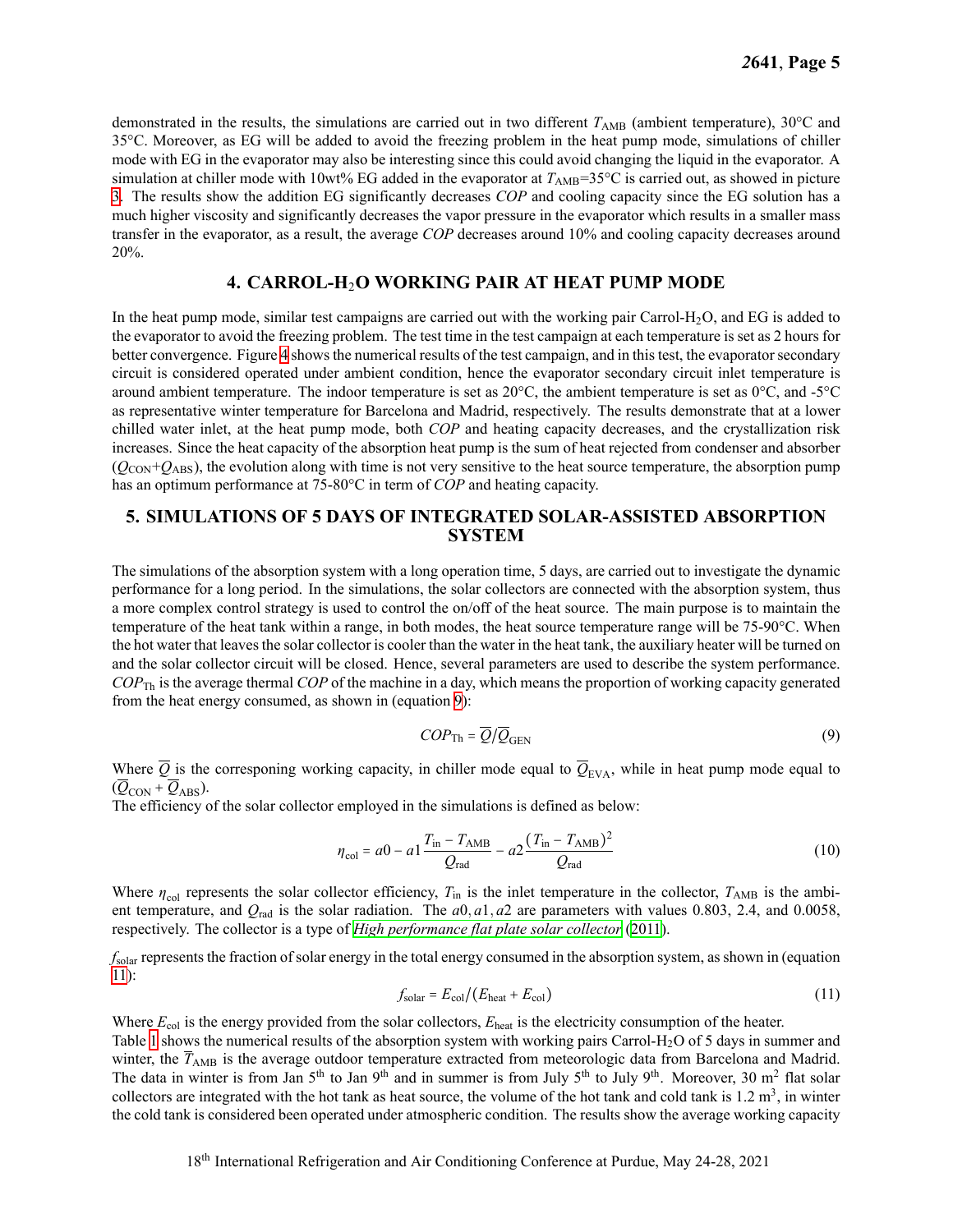<span id="page-6-0"></span>

Figure 3: Absorption system numerical results at chiller application with two working pairs LiBr-H<sub>2</sub>O and Carrol-H<sub>2</sub>O, in which ( $T_{\text{GEN,IN,SEC}}$  is the generator secondary circuit inlet temperature, ( $T_{\text{AMB}}$  is the ambient temperature, (S $r_{\rm in,ABS}$  is the solution saturation rate at absorber inlet, in the figure of COP, due to the similarity  **of the values, only results at (***T*AMB**=35°C) are demonstrated for better visualization**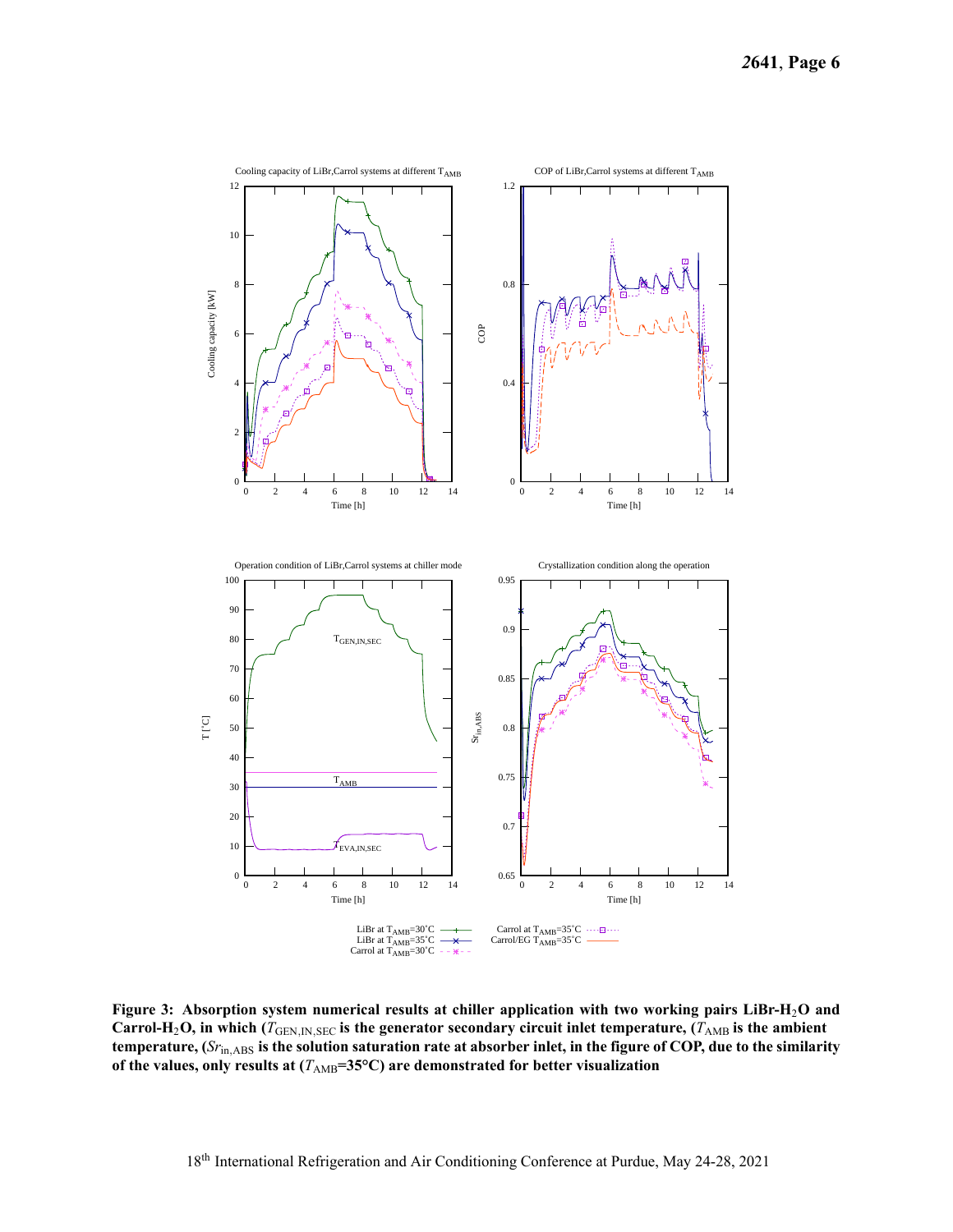<span id="page-7-0"></span>

Figure 4: Absorption system at heat pump application, in which ( $T_{\text{GEN,IN,SEC}}$ ) is the generator secondary circuit inlet temperature,  $(T_{\text{INDOOR}})$  is the inside temperature of the residential building and  $(T_{\text{OUTDOOR}})$  is the outside **ambient temperature**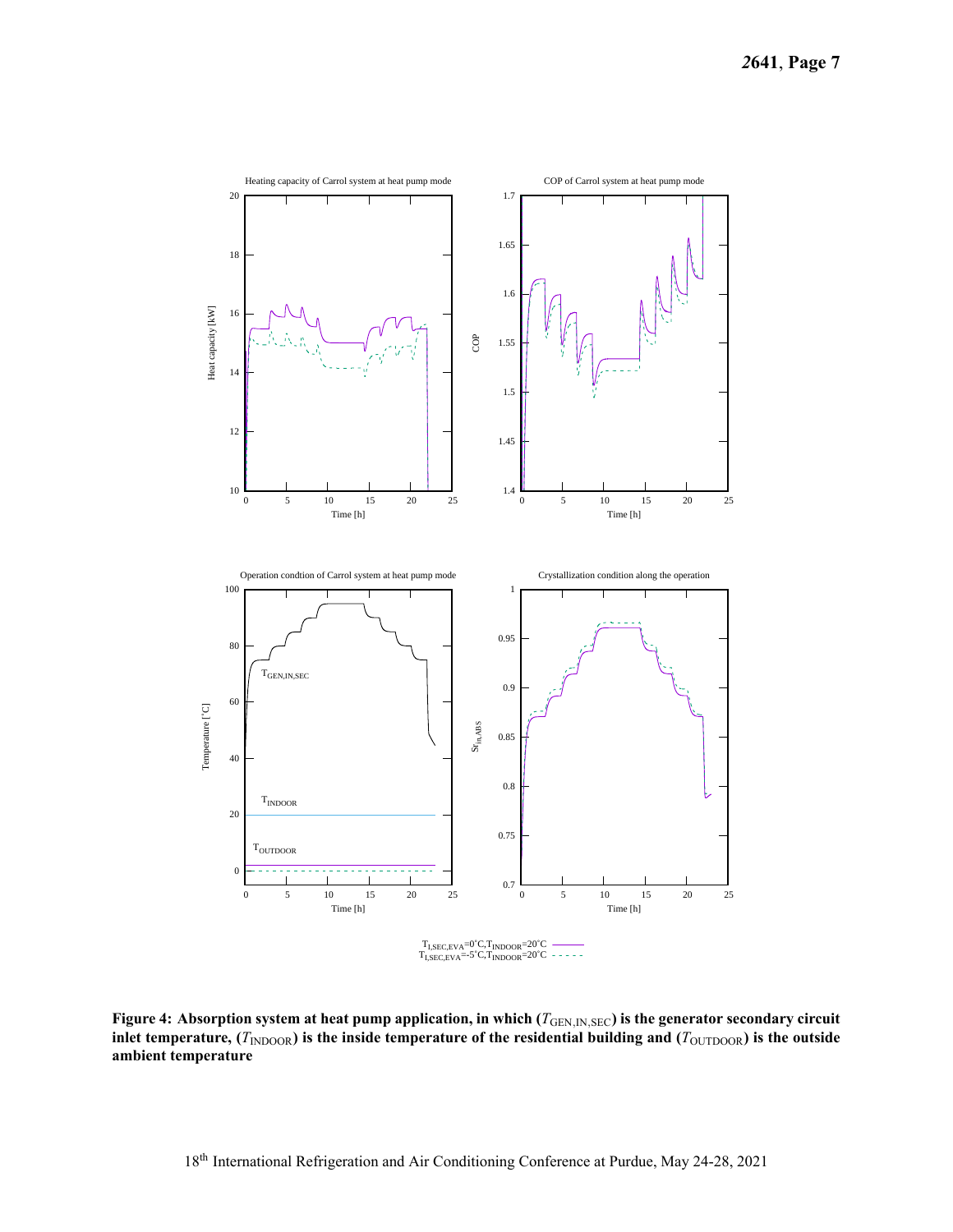|                             | Time  | $TAMB$ [°C] | $Q$ [kW] | $COP_{\text{Th}}$ | $f_{\rm solar}$ |
|-----------------------------|-------|-------------|----------|-------------------|-----------------|
| Madrid<br>Chiller Mode      | Day 1 | 25.5        | 3.9      | 0.74              | 0.40            |
|                             | Day 2 | 26.5        | 3.2      | 0.77              | 0.41            |
|                             | Day 3 | 21.3        | 4.1      | 0.80              | 0.62            |
|                             | Day 4 | 20.3        | 4.4      | 0.81              | 0.63            |
|                             | Day 5 | 25.1        | 3.6      | 0.78              | 0.62            |
| Barcelona<br>Chiller mode   | Day 1 | 23.2        | 4.2      | 0.76              | 0.58            |
|                             | Day 2 | 22.8        | 4.3      | 0.80              | 0.59            |
|                             | Day 3 | 24.1        | 4.2      | 0.80              | 0.51            |
|                             | Day 4 | 25.1        | 3.9      | 0.78              | 0.58            |
|                             | Day 5 | 25.1        | 4.0      | 0.78              | 0.58            |
| Madrid<br>heat pump Mode    | Day 1 | 3.1         | 14.1     | 1.60              | 0.41            |
|                             | Day 2 | 0.0         | 14.7     | 1.61              | 0.48            |
|                             | Day 3 | 0.6         | 15.3     | 1.60              | 0.05            |
|                             | Day 4 | 5.2         | 16.2     | 1.61              | 0.12            |
|                             | Day 5 | 6.9         | 15.3     | 1.62              | 0.35            |
| Barcelona<br>heat pump Mode | Day 1 | 13.9        | 19.9     | 1.65              | 0.002           |
|                             | Day 2 | 13.1        | 19.6     | 1.65              | 0.06            |
|                             | Day 3 | 12.3        | 19.2     | 1.65              | 0.06            |
|                             | Day 4 | 10.9        | 18.6     | 1.64              | 0.05            |
|                             | Day 5 | 10.4        | 18.4     | 1.64              | 0.02            |

<span id="page-8-0"></span>Table 1: Numerical results of dynamic simulations of absorption system at both modes with working pair Carrol-**H**2**O**

 in the corresponding days, which is around 4 kW in summer in both cities. Meanwhile in winter, the heat capacity is around 15 kW, 19 kW in Madrid, Barcelona, respectively, the heat capacity is higher in Barcelona due to the higher ambient temperature. The average  $COP_{\text{Th}}$  in chiller mode is around 0.78, and in heat pump mode is 1.62. In summer, solar energy contributes 40% - 65% of the total energy consumption, while in winter, depends on the solar radiation, the solar energy may attribute less than 5% of the total energy. There is no crystallization or freezing risk in the whole working period, which grants the advantage of the direct air-cooled integrated absorption system in both cooling and heating applications.

# **6. CONCLUSIONS**

 In this work, dynamic simulations for the absorption system at different working modes with two working pairs are presented. The results show that the working pair Carrol-H<sub>2</sub>O has a lower cooling capacity, lower crystallization risk, and a similar *COP* when compared with LiBr solution at chiller mode. While in the heat pump mode, simulations of working pair Carrol-H<sub>2</sub>O are carried out, the heating capacity will not be affected much by the heat source temperature, and *COP* decreases along with the heat source temperature. Also, lower evaporator secondary inlet temperature leads to lower *COP*, lower heat capacity and higher crystallization risk, moreover, the absorption system need more time to reach steady-steate in heat pump mode. The simulation results of the integrated absorption system demonstrate that on a sunny day the solar-heated water could fulfill 40-65% of total energy consumption in the climatization system, and average *COP*<sub>TH</sub> at chiller mode is [0.73-0.81](https://0.73-0.81), at heat pump mode is 1.6.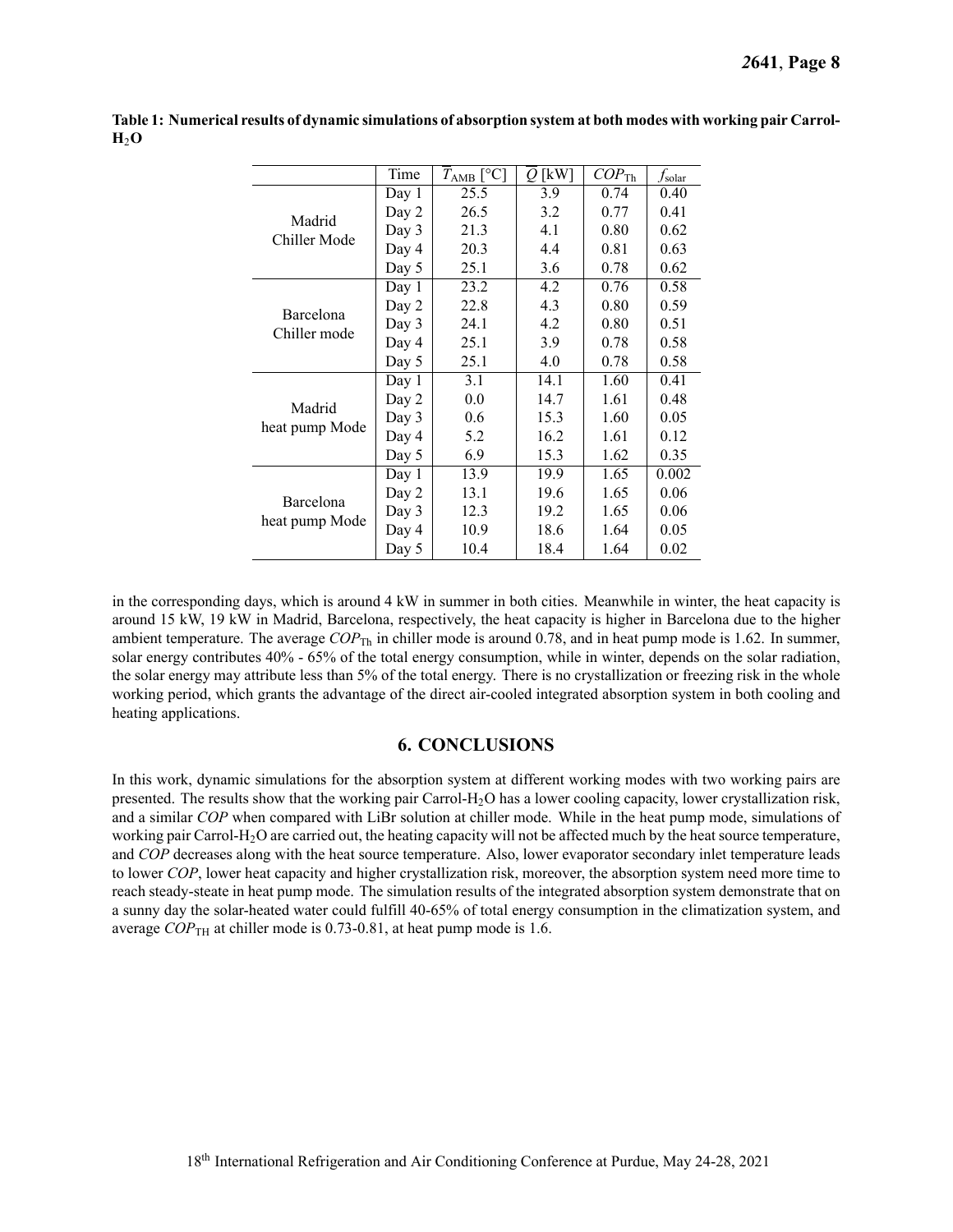# **NOMENCLATURE**

| <b>GEN</b>                          | Generator                       | $(\hbox{--})$                    |
|-------------------------------------|---------------------------------|----------------------------------|
| ABS                                 | Absorber                        |                                  |
| <b>CON</b>                          | Condenser                       | $(\hbox{--})$                    |
| <b>EVA</b>                          | Evaporator                      | $(-)$                            |
| <b>SHX</b>                          | Solution heat exchanger         |                                  |
| T                                   | Temperature                     | $(^\circ C)$                     |
| X                                   | Concentration                   | $\left(\text{-}\right)$          |
| Sr                                  | Saturation rate of solution     | $\overline{(-)}$                 |
| COP                                 | Coefficient of performance      | $(-)$                            |
| $C_d$                               | Discharge coefficient           | $(\text{--})$                    |
| H                                   | Height between components       | $\left( -\right)$                |
| z                                   | Liquid level in component       | $(\hbox{--})$                    |
| $\dot{m}$                           | Mass flow rate                  | $(kg·s^{-1})$                    |
| R                                   | Specific gas constant           | $(J \cdot kg^{-1} \cdot K^{-1})$ |
| V                                   | Volume                          | (m <sup>3</sup> )                |
| $\rho$                              | Density                         | $(kg \cdot m^{-3})$              |
| $\boldsymbol{t}$                    | Time                            | (s)                              |
| $\boldsymbol{p}$                    | Pressure                        | (Pa)                             |
|                                     | Pipe section between components | (m <sup>2</sup> )                |
| $S$ <sub><math>\dot{Q}</math></sub> | Heat flux                       | (W)                              |
|                                     | Pressure loss coefficient       | $(-)$                            |
| $\beta$                             | Mass transfer coefficient       |                                  |
| η                                   | Efficiency                      | $(\hbox{--})$                    |
|                                     |                                 |                                  |

#### **Subscript**

| sys | system            |
|-----|-------------------|
| in  | inlet             |
| out | outlet            |
| if  | interface         |
| h   | bulk              |
| pri | primary circuit   |
| sec | secdonary circuit |
| AMB | ambient           |
| el  | electricity       |
| aux | auxiliary         |
| th  | thermal           |
| rad | radiation         |
| col | collector         |
| S   | solution          |
| V   | vapour            |
|     |                   |

#### **REFERENCES**

<span id="page-9-1"></span>Castro, J., Farnós, J., Papakokkinos, G., Zheng, J., & Oliet, C. (2020). Transient model for the development of an air-cooled libr-h2o absorption chiller based on heat and mass transfer empirical correlations. *International Journal of Refrigeration*, *120*, 406–419.

<span id="page-9-2"></span>Castro, J., Oliva, A., Pérez-Segarra, C. D., & Cadafalch, J. (2007). Evaluation of a small capacity, hot water driven, air-cooled H2O-LiBr absorption machine. *HVAC and R Research*, *13*(1), 59–75. doi: 10.1080/10789669.2007 .10390944

<span id="page-9-0"></span>Cheng, C. S., & Shih, Y. S. (1988). Exergy and energy analyses of absorption heat pumps. *International Journal of Energy Research*, *12*(2), 189–203. doi: 10.1002/er.4440120202